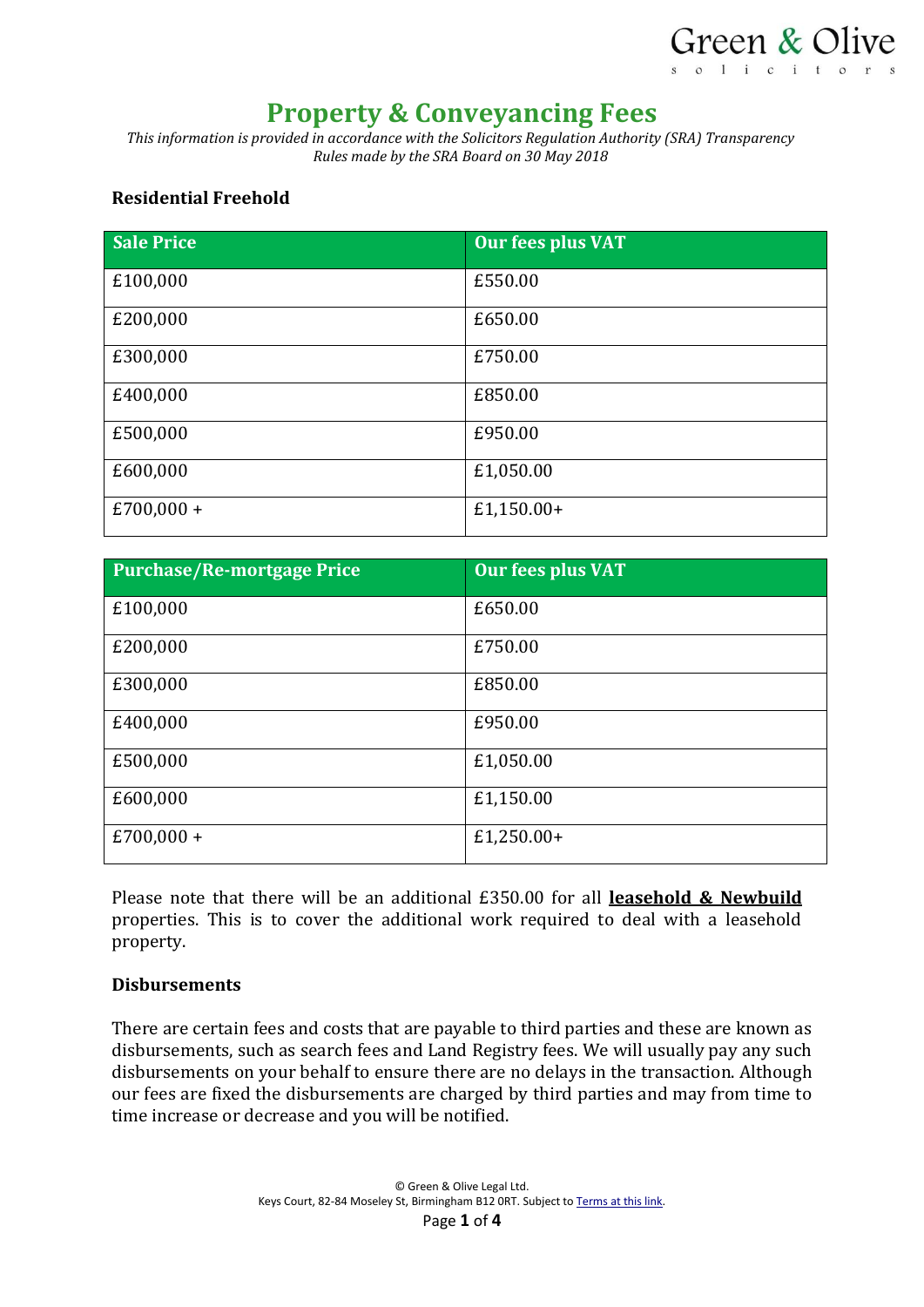

The disbursements which we anticipate will apply are set out separately below. This list is not exhaustive and other disbursements may apply depending on whether the property is freehold or leasehold. In respect of leasehold transactions there may be further disbursements such as charges made by the Landlord and/or Management Company, these charges are usually reserved in the Lease for giving notice of Transfer, notice of Mortgage or dealing with Deed of Covenant or removal or compliance with a restriction. These fees cannot be ascertained until we have had the opportunity of perusing the Lease or receiving confirmation from the managing agents or freeholder.

## **Typical disbursements and fees involved in a SALE transaction are as follows:**

| <b>Description</b>             | <b>Fee (inclusive of VAT)</b> |
|--------------------------------|-------------------------------|
| Telegraphic Transfer           | $E42.00$ (per TT)             |
| <b>AML Verification</b>        | $E4.80$ (per person)          |
| Title Documents                | £3.00 (per document)          |
| RPM Fee (Online Case Tracking) | £36.00                        |

## **Typical disbursements and fees involved in a PURCHASE transaction are as follows:**

| <b>Description</b>             | <b>Fee (inclusive of VAT)</b>                                                                                         |
|--------------------------------|-----------------------------------------------------------------------------------------------------------------------|
| Telegraphic Transfer           | £42.00 (per telegraphic transfer)                                                                                     |
| <b>AML Verification</b>        | £4.80 (per person)                                                                                                    |
|                                | This will depend on the purchase price                                                                                |
| Land Registry Fee              | Further information is available here.<br>https://www.gov.uk/guidance/hm-land-registry-<br>registration-services-fees |
| <b>Search Fees</b>             | This will depend on the location of the<br>property                                                                   |
| RPM Fee (Online Case Tracking) | £42.00                                                                                                                |
| <b>Completion Search</b>       | $£3.00$ (per title)                                                                                                   |
| Bankruptcy Search (per person) | $£2.00$ (per person)                                                                                                  |
| Acting for Lender Fee          | £240.00                                                                                                               |
| <b>Stamp Duty Land Tax</b>     | £120.00 SDLT submission                                                                                               |
|                                | The amount of SDLT will depend on the<br>purchase price & personal circumstances.                                     |
|                                | Further information is available here.<br>https://www.tax.service.gov.uk/calculate-<br>stamp- duty-land-tax/#/intro   |

© Green & Olive Legal Ltd.

Keys Court, 82-84 Moseley St, Birmingham B12 ORT. Subject t[o Terms at this link.](https://www.greenandolive.co.uk/terms/)